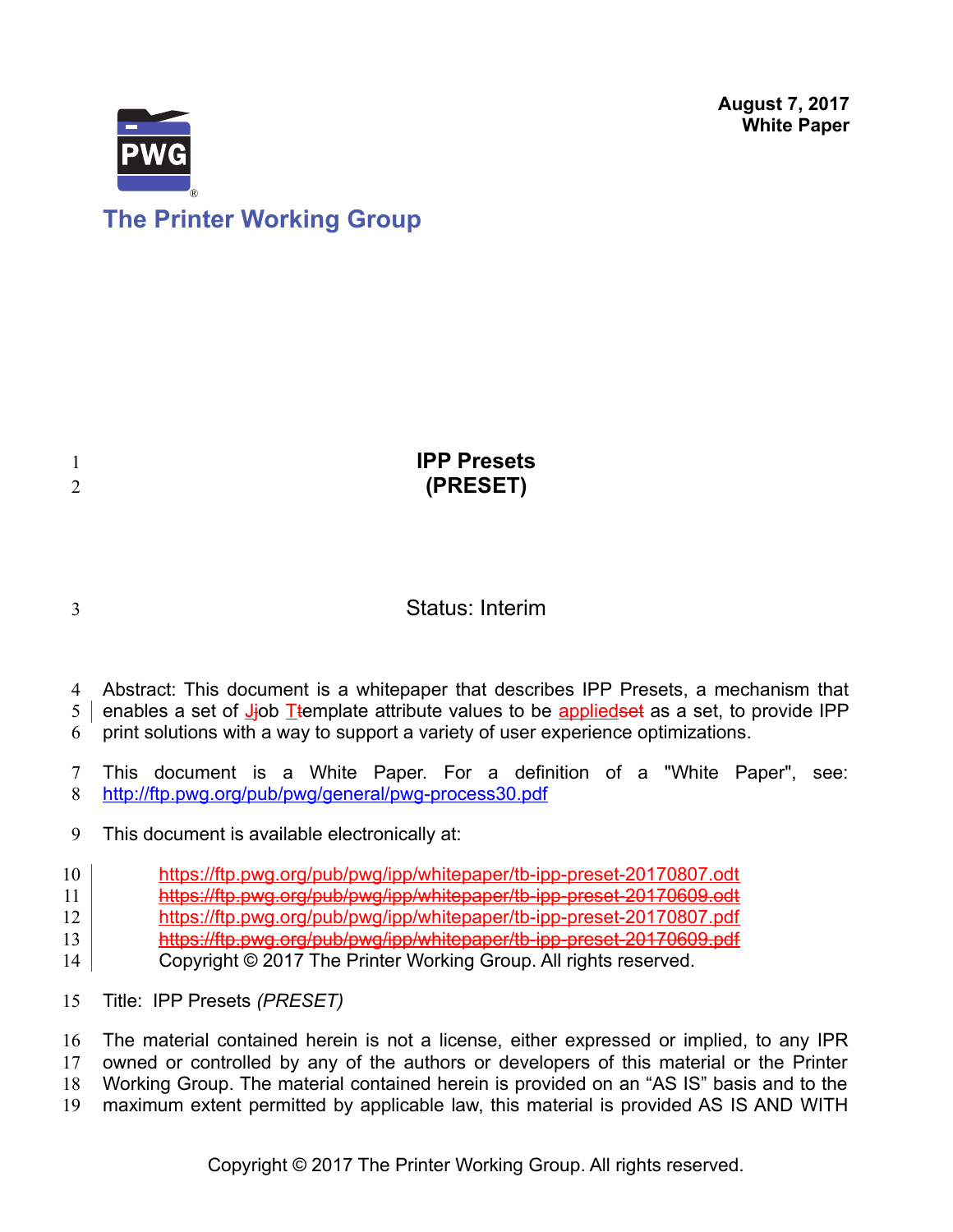

# **The Printer Working Group**

ALL FAULTS, and the authors and developers of this material and the Printer Working 20

Group and its members hereby disclaim all warranties and conditions, either expressed, implied or statutory, including, but not limited to, any (if any) implied warranties that the 21 22

use of the information herein will not infringe any rights or any implied warranties of 23

merchantability or fitness for a particular purpose. 24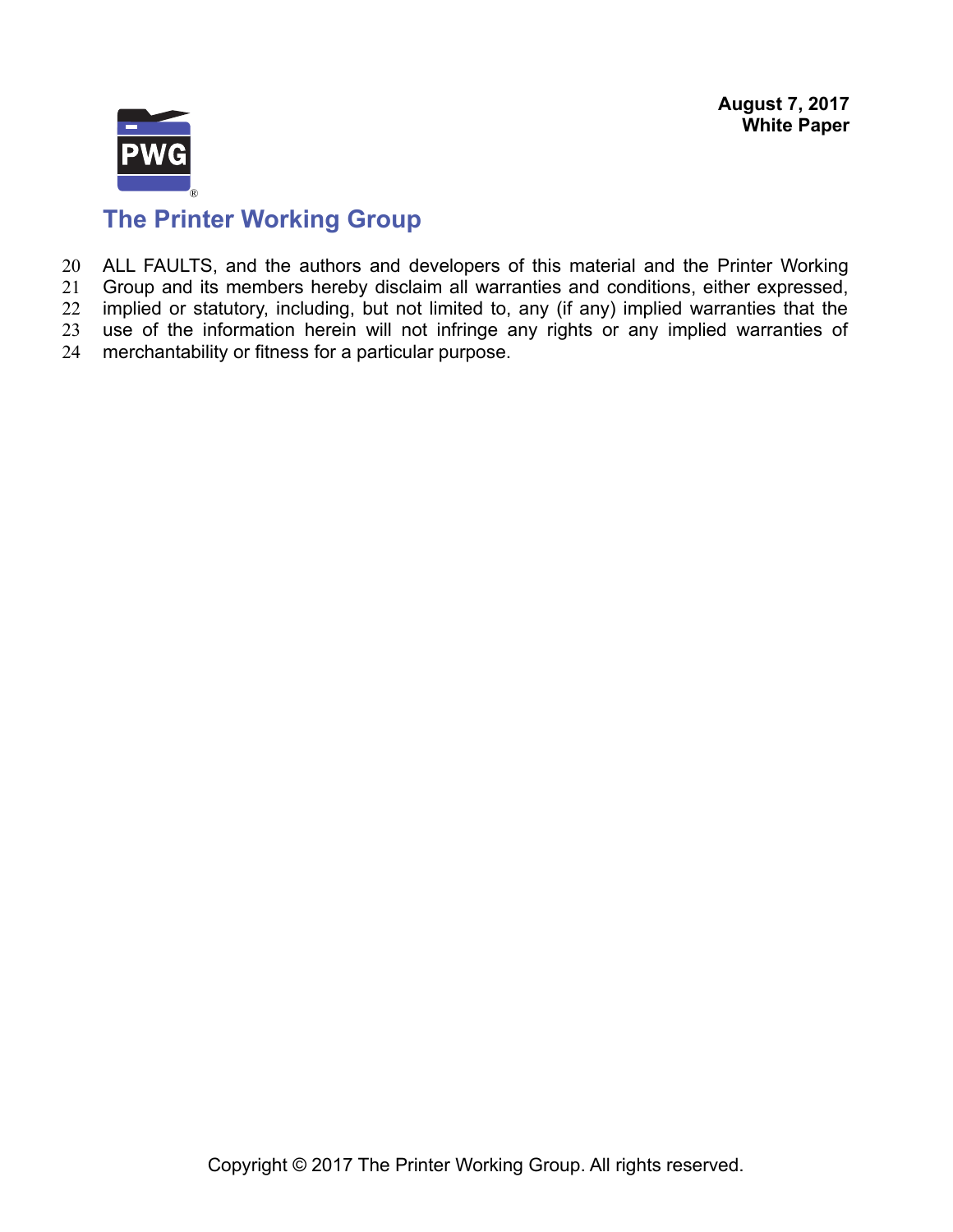| 25 | <b>Table of Contents</b> |  |  |
|----|--------------------------|--|--|
| 26 |                          |  |  |
| 27 |                          |  |  |
| 28 |                          |  |  |
| 29 |                          |  |  |
| 30 |                          |  |  |
| 31 |                          |  |  |
| 32 |                          |  |  |
| 33 |                          |  |  |
| 34 |                          |  |  |
| 35 |                          |  |  |
| 36 |                          |  |  |
| 37 |                          |  |  |
| 38 |                          |  |  |
| 39 |                          |  |  |
| 40 |                          |  |  |
| 41 |                          |  |  |
| 42 |                          |  |  |
| 43 |                          |  |  |
| 44 |                          |  |  |
| 45 |                          |  |  |
| 46 |                          |  |  |
| 47 |                          |  |  |
| 48 |                          |  |  |
| 49 |                          |  |  |
| 50 |                          |  |  |
| 51 |                          |  |  |
| 52 |                          |  |  |
| 53 |                          |  |  |
| 54 |                          |  |  |
| 55 |                          |  |  |
| 56 |                          |  |  |
| 57 |                          |  |  |
| 58 |                          |  |  |
|    |                          |  |  |

59

## **List of Figures**

60

### **List of Tables**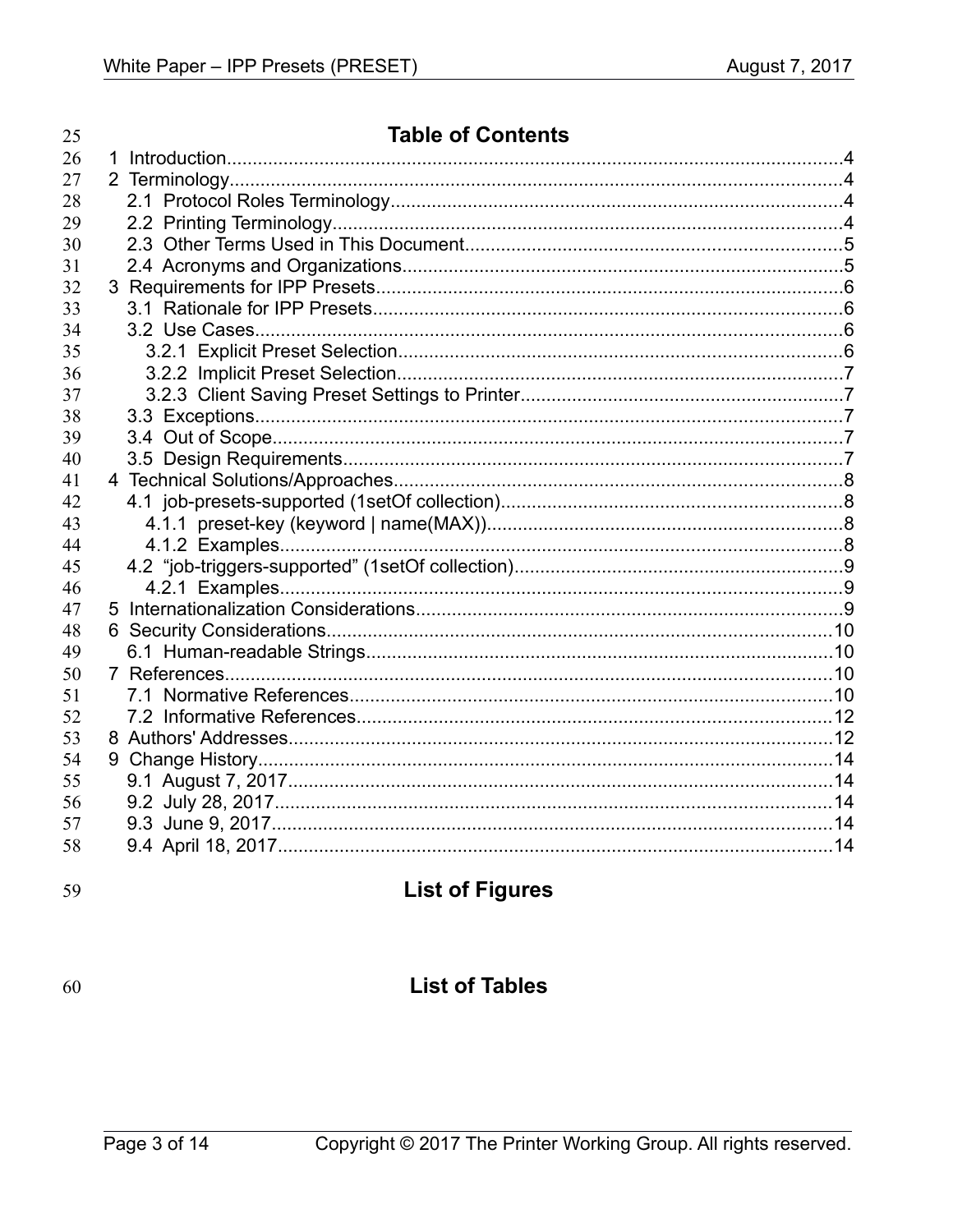#### **1 Introduction** 61

This whitepaper defines a system of new IPP attributes that allow a Printer to describe a set of one or more "presets", which are a set of job template attributes and attribute values that are applied together as a group. Each preset set has a named label and may also have an associated "trigger", allowing the preset to be applied implicitly in response to the User making a particular settingssome initial user selection. 62 63 64 65 66

#### **2 Terminology** 67

#### **2.1 Protocol Roles Terminology** 68

This document defines the following protocol roles in order to specify unambiguous conformance requirements: 69 70

- *Client*: Initiator of outgoing IPP session requests and sender of outgoing IPP operation 71
- requests (Hypertext Transfer Protocol -- HTTP/1.1 [\[RFC7230\]](#page-11-0) User Agent). 72

*Printer*: Listener for incoming IPP session requests and receiver of incoming IPP operation requests (Hypertext Transfer Protocol -- HTTP/1.1 [\[RFC7230\]](#page-11-0) Server) that represents one 73 74

or more Physical Devices or a Logical Device. 75

### **2.2 Printing Terminology** 76

- All the printing terminology defined in IPP/1.1 Model and Semantics [\[RFC8011\]](#page-11-2) are applicable here: 77 78
- *Client*: Initiator of outgoing IPP session requests and sender of outgoing IPP operation 80 | requests (Hypertext Transfer Protocol (HTTP/1.1) user agent, as defined in [\[RFC7230\]\)](#page-11-0). 79
- **Document:** An object created and managed by a Printer that contains description, 81
- processing, and status information. A Document object can have attached data and is 82
- bound to a single Job [PWG5100.5]. 83
- 84 | *'ipp' URI*: An IPP URI as defined in [\[RFC3510\].](#page-10-0)
- 85 | *'ipps' URI*: An IPP URI as defined in [\[RFC7472\].](#page-11-1)
- *Job*: An object created and managed by a Printer that contains description, processing, 86
- and status information. The Job also contains zero or more Document objects. 87
- **Logical Device: A print server, software service, or gateway that processes Jobs and** 88
- either forwards or stores the processed Job or uses one or more Physical Devices to 89
- 90 <u>render output.</u>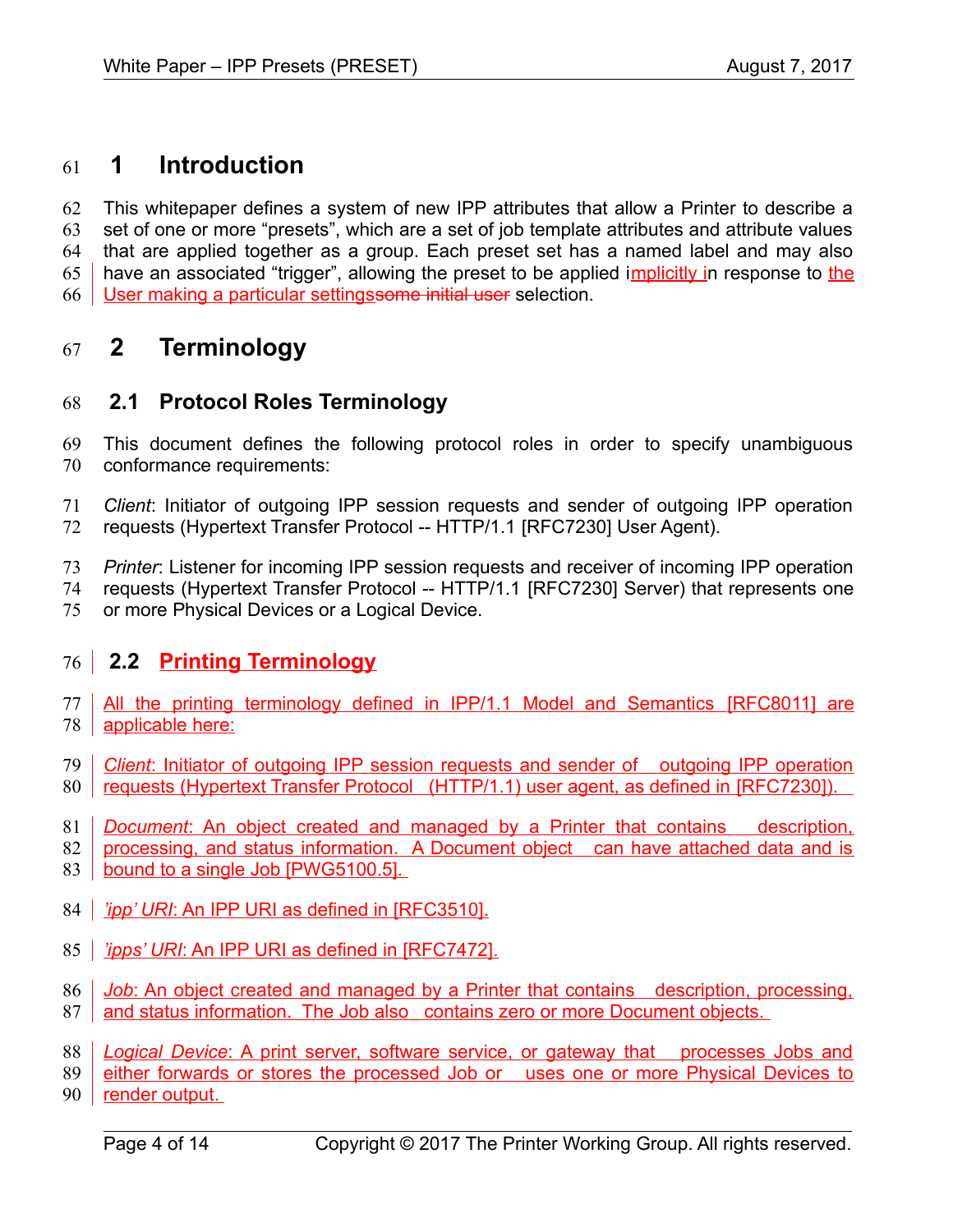- 91 **Output Device: A single Logical or Physical Device.**
- *Physical Device*: A hardware implementation of an endpoint device, e.g., a marking 92
- engine, a fax modem, etc. 93
- *Printer*: Listener for incoming IPP session requests and receiver of incoming IPP 94
- operation requests (HTTP/1.1 server, as defined in [\[RFC7230\]\)](#page-11-0) that represents one or 95
- more Physical Devices or a Logical Device. 96

#### **2.3 Other Terms Used in This Document** 97

User: A person or automata using a Client to communicate with a Printer. 98

#### **2.4 Acronyms and Organizations** 99

- *IANA*: Internet Assigned Numbers Authority,<http://www.iana.org/> 100
- *IETF*: Internet Engineering Task Force,<http://www.ietf.org/> 101
- *ISO*: International Organization for Standardization,<http://www.iso.org/> 102
- PWG: Printer Working Group,<http://www.pwg.org/> 103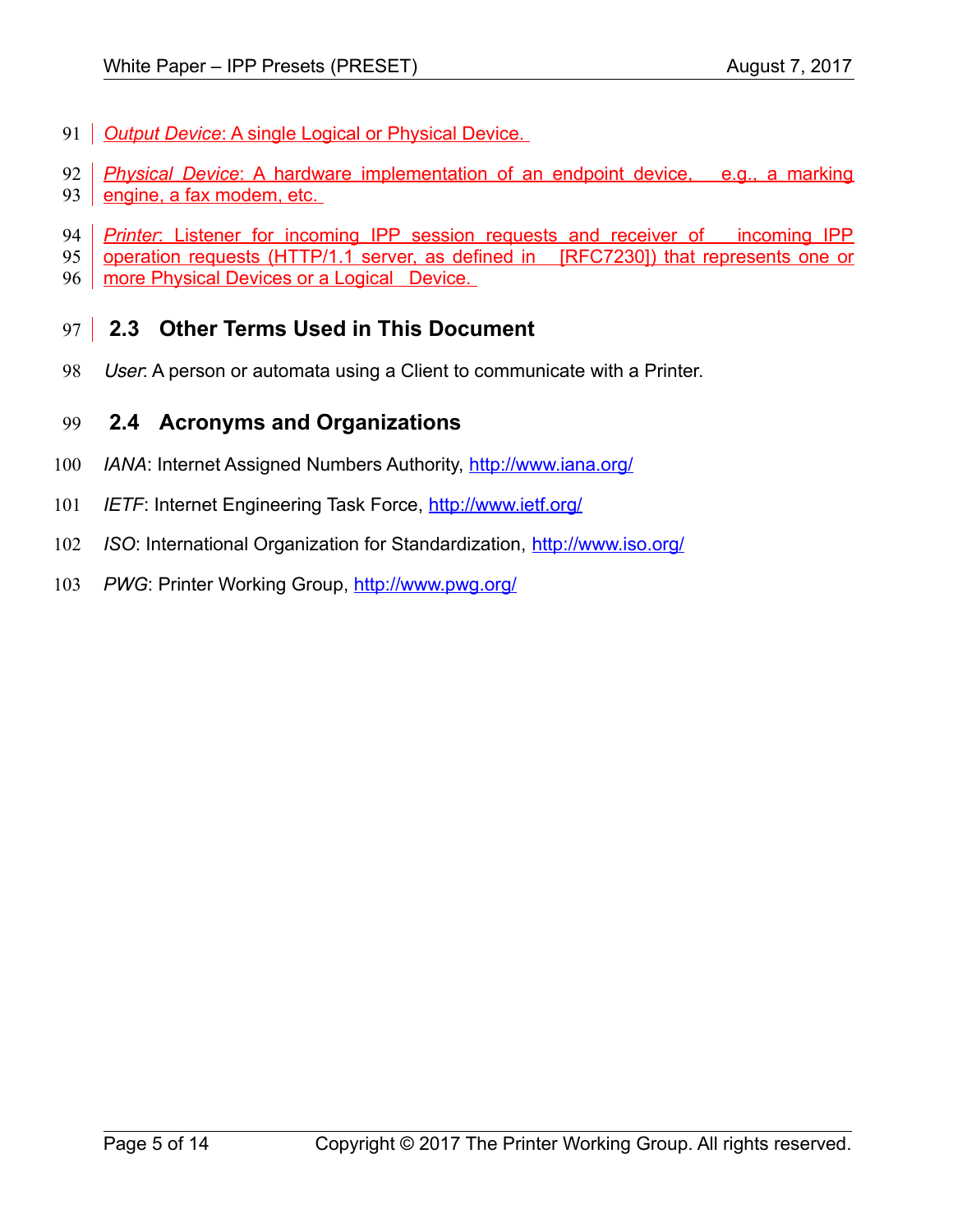#### **Requirements for IPP Presets**  $104$  3

#### **3.1 Rationale for IPP Presets**  $105$

There are circumstances where a number of settings are chosen as a set to achieve some common printing objective or workflow scenario. For example, the act of selecting a 4"x6" media size implies the desire to print photos. If doing so could trigger the automatic selection of an associated group of settings (change media type to glossy photo, setting the print quality to 'best'), that could have a positive user experience benefit. Sometimes these groups of settings are referred to as "presets". 106 107 108 109 110 111

Most vendor / model-specific drivers and driver system implement support for such associations, but they do this by including logic in the driver itself. For driverless / omnidriver systems such as IPP Everywhere, some settings collections could be constructed on the Client system, but some could originate from the Printer. IPP needs to be extended to provide attributes to convey these from the Printer to a Client to support Printer-originated "presets", to support the use cases below. 112 113 114 115 116 117

There is currently no way for the Printer to supply explicit preset information to the Client. Preset information can be configured by admin, operator, or vendor. A crude facility could be provided using Validate-Job and the "job-preferred-attributes" in the response, but that requires additional Client / Printer operations that are undesirable. This should be manageable locally to the Client once the settings bundles have been provided to it by the Printer. 118 119 120 121 122 123

After the application of a preset, the Client ought to still allow a User to change individual 124

settings. If a preset set "print-quality" to 'high' (5) and "print-color-mode" to 'color', the User should still be capable of adjusting the control for "print-quality" to set its value to 'normal' 125 126

 $(4)$ . 127

It is desirable that individual settings changed by the application of a preset are still able to 129 **be configurable by the User.** 128

The PWG Semantic Model defined the concept of a "job ticket template". Saved job ticket 130

resources are similar but not exactly the same. In particular they lack the notion of a 131

"trigger". 132

#### **3.2 Use Cases** 133

- 134 **Provide use cases for the document in subsections using the casual use case format.**
- 135 | Explicit Preset Selection
- Bert has found a good recipe for gazpacho on the Web, and wants to print the recipe to put 136
- it into his recipe binder. He clicks on the "Print" button in the web page. When the print 137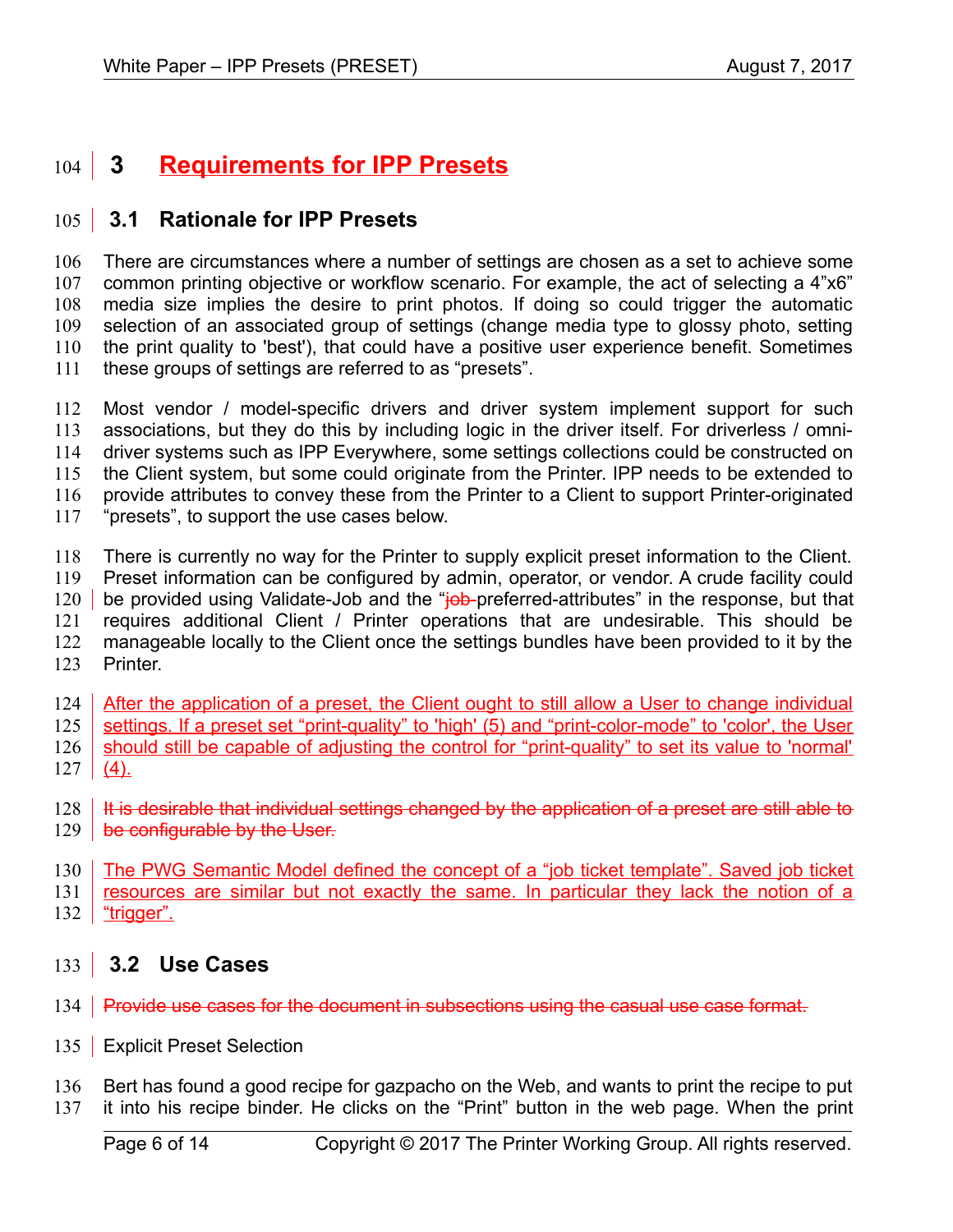dialog is presented, he selects the settings preset labeled "Recipe for binder" in his print dialog, that selects "2 pages per sheet" and disables two-sided printing all at once. Bert decides he wants to re-enable two-sided printing, and does so. As the preset is simply a batch application of settings, he is still free to make individual settings choices after a preset is applied. He prints the recipe, cuts it to size, and puts it into his recipe binder. 138 139 140 141 142

#### **3.2.1 Implicit Preset Selection** 143

Kelli is in the process of printing a photo. In the print dialog, she switches the selected media from A4 to 4"x6". The Printer has indicated that selecting tthe 4"x6" media size is a trigger to select a preset including selectingssociated with a glossy photo media type, single-sided printing, and 'highbest' print quality. The Client updates the print dialog and the job ticket automatically to include those changes. Kelli is pleased that these choices were made automatically by her system, saving her time and effort. 144 145 146 147 148 149

#### **3.2.2 Client Saving Preset Settings to Printer** 150

Ernie has constructed his own IPP preset on his system named "Better Binder Recipe", 151

and he would like to share it with Bert. Ernie selects that preset from a list of locally 152

created presets and clicks on the "Upload Preset to Printer" button. The preset is uploaded 153

- to the Printer. When Bert next goes to print, he sees the "Better Binder Recipe" preset that 154
- Ernie added to the Printer, and uses that for his next recipe printing tasks. 155

#### **3.3 Exceptions** 156

There are no exceptions. 157

#### **3.4 Out of Scope** 158

- The following are considered out of scope for this document: 159
- 1. User presentation of these options 160
- 2. Changes to the core IPP specifications 161

#### **3.5 Design Requirements** 162

- The design requirements for this document are: 163
- 1. Define new IPP attributes to specify a setgroups of attributes and attribute values that will be applied as a group when either a particular attribute value is chosen. 164 165 166
- 2. Support the specification of a "trigger" attribute value in the group, to support implicit group selection. 167 168
- 3. Support the specification of a "label" or "label key" in the group, to support explicit group selection via a name presented to the user, that might be localized. 169 170 171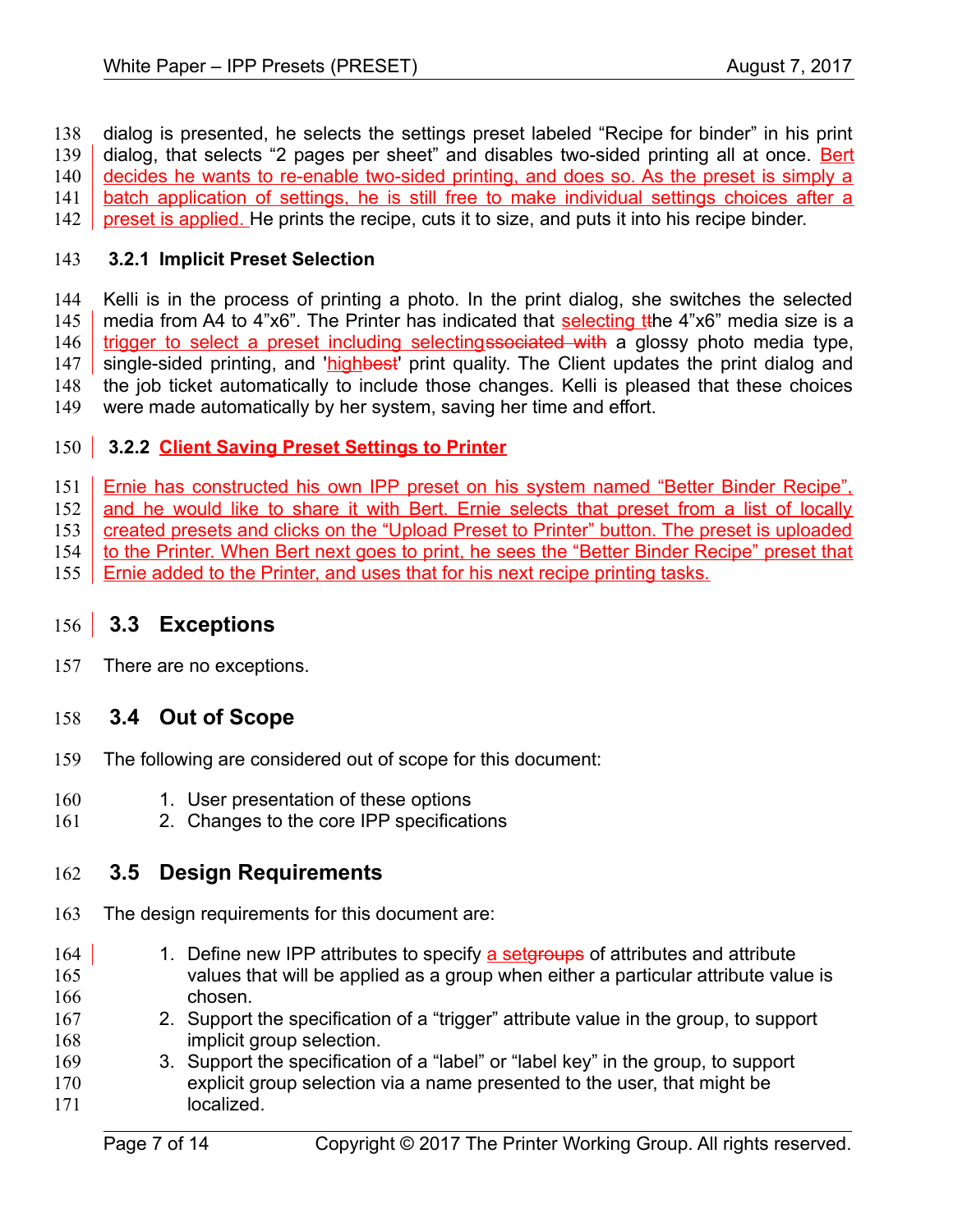4. Register all attributes and operations with IANA 172

#### **4 Technical Solutions/Approaches** 173

This specification defines the following: an IPP attribute that creates an association between a set of Job Template attribute names and values (a "preset"); define ancillary member attributes to uniquely identify each preset set and allow a Client to support explicit named selection of a set; and also define a mechanism that a Client can use to cause an implicit selection of a preset set. 174 175 176 177 178

#### **4.1 "job-presets-supported" (1setOf collection)** 179

The "job-presets-supported" attribute provides a set of collections, where each collection consists of a "preset-key (keyword | name(MAX))" attribute and the seta group of attribute names and values, to be applied as a set<sup>[|</sup> at once by the Client when this . Each "preset is selected by the User. The attribute names and values -key" MUST be supported by the Printer and be listed in its Printer Description unique within a "job-presets-supported" attributes. The set of attribute values MUST NOT  $\div$  so that a particular preset can be in conflict with one another as describunambiguously referenced by a constraint in "jobconstraints-supported".that "preset-key". A localized string label for "preset-key" suitable for User presentation SHOULD be made available by the Printer. A Client can acquire the label by using the value of "preset-key" as the lookup key in the strings catalog provided at the URL specified by "printer-strings-uri" [\[PWG5100.13\].](#page-10-1) 180 181 182 183 184 185 186 187 188 189 190

The attribute names and values MUST be supported by the Printer and be listed in its Printer Description attributes. The set of attribute values MUST NOT be in conflict with one 191 192

another as described by a constraint in "job-constraints-supported". 193

- 194 A Printer MUST support the "job-presets-supported" attribute if it supports the "job-triggerssupported" attribute. 195
- <span id="page-7-0"></span>196 **4.1.1 preset-key (keyword | name(MAX))**

The "preset-key" member attribute provides each collection in "job-presets-supported" with a unique string identifier. Each "preset-key" MUST be unique within a "job-presetssupported" attribute, so that each preset collection is uniquely identifiable and can be 197 198 199

- unambiguously referenced using that "preset-key" value. 200
- A localized string label for "preset-key" suitable for User presentation SHOULD be made available by the Printer. A Client can acquire the localized string label by using the value of "preset-key" as the lookup key in the strings catalog provided at the URL specified by "printer-strings-uri" [\[PWG5100.13\].](#page-10-1) As a fallback, the "preset-key" value may be presented directly; for this reason, the "preset-key" value SHOULD be descriptive. 201 202 203 204 205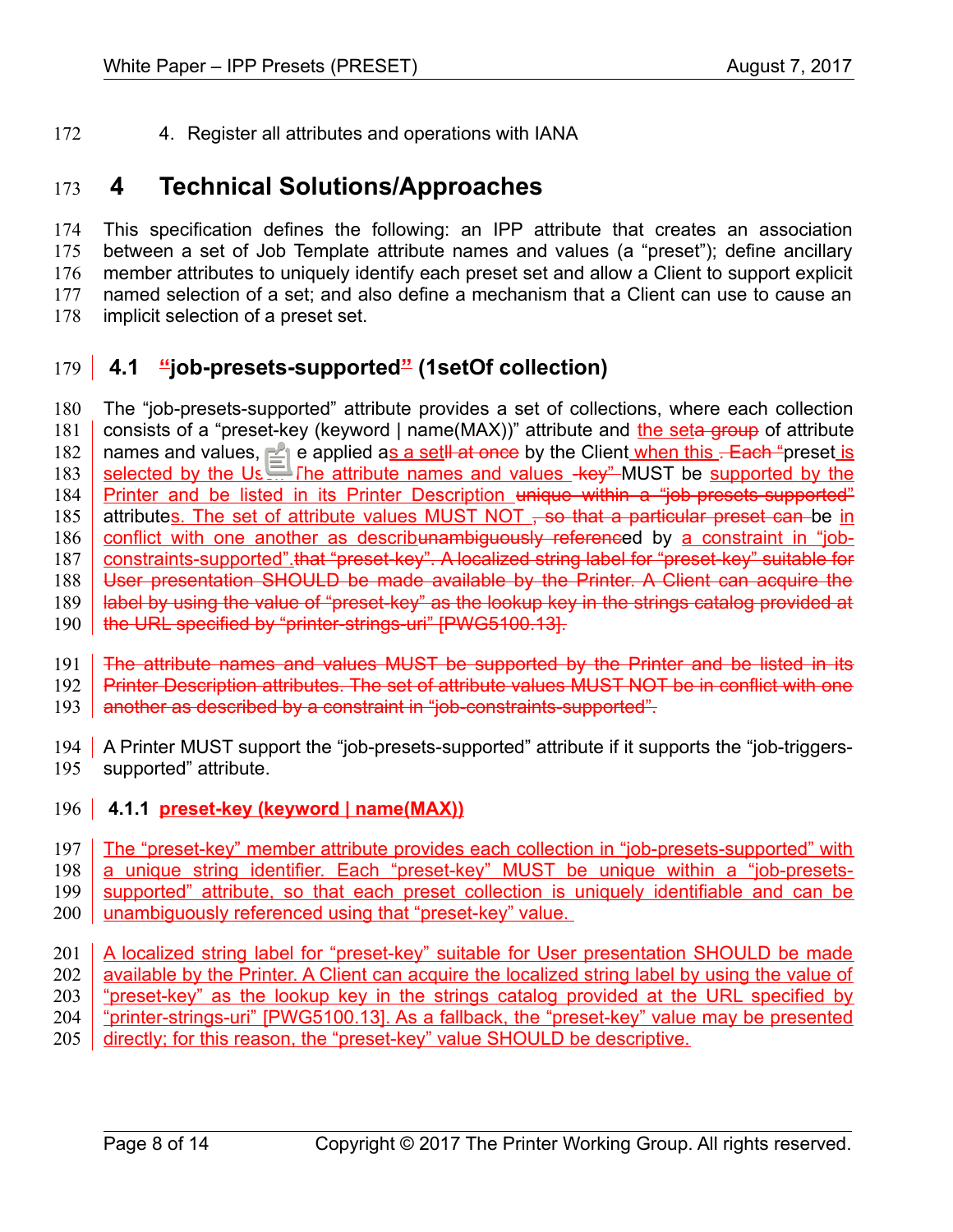### **4.1.2 Examples** 206

Here is an example "job-presets-supported" attribute, which includes 2 collections, 208 aldescribed using PAPI:  $207 \mid$ 

| 209 | job-presets-supported={           |
|-----|-----------------------------------|
| 210 | preset-key="draft"                |
| 211 | $print-quality=3$                 |
| 212 |                                   |
| 213 | preset-key="photo"                |
| 214 | print-content-optimize='graphics' |
| 215 | $print-quality=5$                 |
| 216 |                                   |

#### **4.2 "job-triggers-supported" (1setOf collection)** 217

The "job-triggers-supported" attribute provides a set of collections, where each collection contains a "preset-key (keyword | name(MAX))" member attribute (section [4.1.1\)](#page-7-0), along with a singlen attribute name and set of values.- A Client, upon detecting that that attribute has acquired that particular value, will apply may respond by selecting the settings in the preset in "job-presets-supported" that has the matching "preset-key" value. 218 219 220 221 222

A Printer MAY support the "job-triggers-supported" attribute if it supports the "job-presets-224 | supported" attribute. 223

### **4.2.1 Examples** 225

226 Here is an example "job-triggers-supported" attribute, which includes 2 collections, described using PAPI: 227

| 228 | job-triggers-supported={                            |
|-----|-----------------------------------------------------|
| 229 | preset-key="draft"                                  |
| 230 | media-col={media-type='stationery-recycled'}        |
| 231 |                                                     |
| 232 | preset-key="photo"                                  |
| 233 | media-col={media-type='photographic','photographic- |
| 234 | glossy', 'photographic-matte'}                      |
| 235 |                                                     |

236 | In this example, if the user selects the 'stationery-recycled' media type, that will trigger the 237 Selection of the "draft" preset from "job-presets-supported".

#### **5 Internationalization Considerations** 238

For interoperability and basic support for multiple languages, conforming iimplementations MUST supportuse the Universal Character Set (UCS) Transformation Format -- 8 bit (UTF-239 240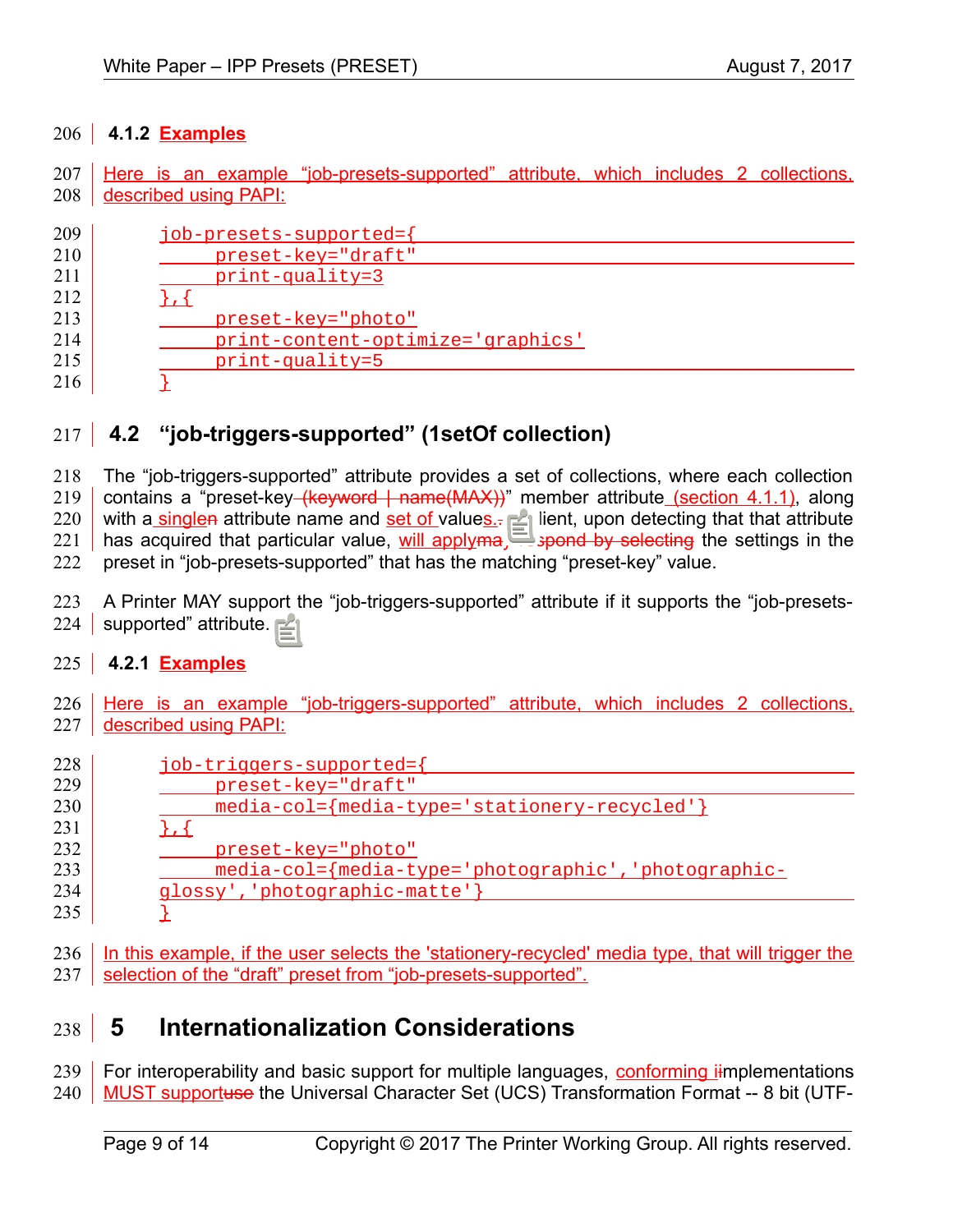8) [RFC3629[\]\[RFC3629\]](#page-10-3) encoding of Unicode [\[UNICODE\]](#page-11-10) [\[ISO10646\]](#page-10-5) and the Unicode Format for Network Interchange [\[RFC5198\].](#page-10-4) 241 242

Implementations of this specification SHOULD conform to the following standards on processing of human-readable Unicode text strings, see: 243 244

- 
- Unicode Bidirectional Algorithm [\[UAX9\]](#page-11-9)  left-to-right, right-to-left, and vertical  $245$
- Unicode Line Breaking Algorithm [\[UAX14\]](#page-11-8)  character classes and wrapping 246
- Unicode Normalization Forms [\[UAX15\]](#page-11-7)  especially NFC for [\[RFC5198\]](#page-10-4) 247 |
- Unicode Text Segmentation [\[UAX29\]](#page-11-6)  grapheme clusters, words, sentences 248
- Unicode Identifier and Pattern Syntax [\[UAX31\]](#page-11-5)  identifier use and normalization 249
- Unicode Collation Algorithm [\[UTS10\]](#page-11-4)  sorting  $250 \text{ }$
- Unicode Locale Data Markup Language [\[UTS35\]](#page-11-3)  locale databases 251
- Implementations of this specification are advised to also review the following informational documents on processing of human-readable Unicode text strings: 252 253
- Unicode Character Encoding Model [\[UTR17\]](#page-12-4)  multi-layer character model 254
- Unicode in XML and other Markup Languages [\[UTR20\]](#page-12-3)  XML usage  $255$
- Unicode Character Property Model [\[UTR23\]](#page-12-2)  character properties 256
- Unicode Conformance Model [\[UTR33\]](#page-12-1)  Unicode conformance basis 257

### **6 Security Considerations** 258

- The IPP extensions defined in this document require the same security considerations as 259
- defined in the IPP/1.1: Model and Semantics [\[RFC8011\]](#page-11-2) plus additional security considerations below . 260 261

There are no security considerations specific to this system other than those already defined in IPP/1.1 [\[RFC8011\]](#page-11-2) and IPP/2.[0\[PWG5100.12\].](#page-10-2) 262 263

- 264 | Human-readable Strings
- Implementations of this specification SHOULD conform to the following standard on processing of human-readable Unicode text strings, see: 265 266
- Unicode Security Mechanisms [\[UTS39\]](#page-12-0)  detecting and avoiding security attacks  $267 \mid$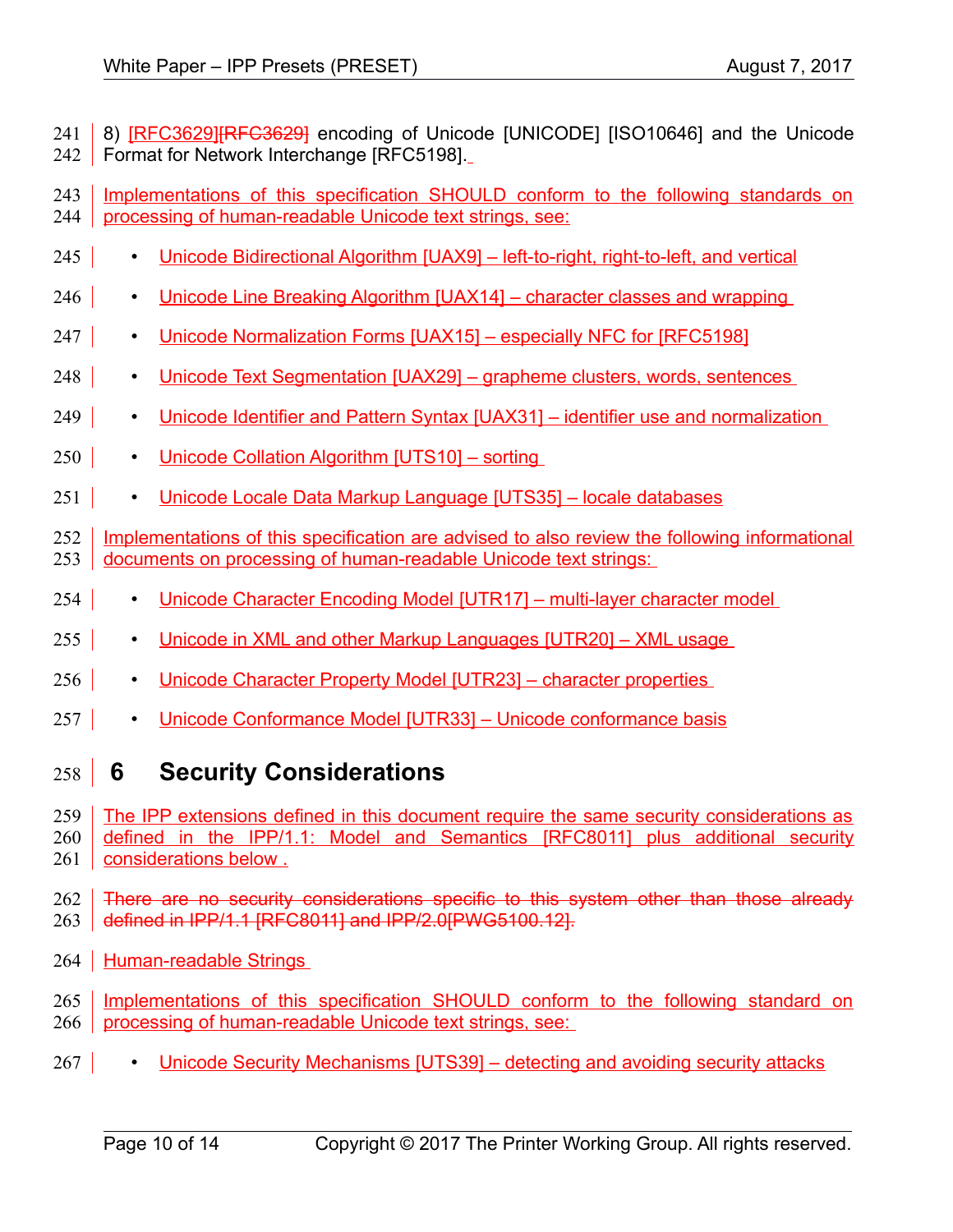| 268   Implementations of this specification are advised to also review the following informational |
|----------------------------------------------------------------------------------------------------|
| 269 <u>document on processing of human-readable Unicode text strings:</u>                          |

270 **• Unicode Security FAQ [\[UNISECFAQ\]](#page-12-5) – common Unicode security issues** 

## **7 References** 271

### **7.1 Normative References** 272

<span id="page-10-5"></span><span id="page-10-4"></span><span id="page-10-3"></span><span id="page-10-2"></span><span id="page-10-1"></span><span id="page-10-0"></span>

| 273<br>274               | [ISO10646]          | "Information technology -- Universal Coded Character Set (UCS)",<br>ISO/IEC 10646:2011                                                                                                                        |
|--------------------------|---------------------|---------------------------------------------------------------------------------------------------------------------------------------------------------------------------------------------------------------|
| 275<br>276<br>277<br>278 | [PWG5100.5]         | D. Carney, T. Hastings, P. Zehler. "Internet Printing Protocol (IPP):<br>Document Object", PWG 5100.5-2003, October 2003,<br>http://ftp.pwg.org/pub/pwg/candidates/cs-ippdocobject10-20031031-<br>5100.5.pdf  |
| 279<br>280<br>281        | <b>FPWG5100.127</b> | R. Bergman, H. Lewis, I. McDonald, M. Sweet, "IPP/2.0 Second-<br>Edition", PWG 5100.12-2011, February 2011,<br>http://ftp.pwg.org/pub/pwg/candidates/cs-ipp20-20110214-5100.12.pdf                            |
| 282<br>283<br>284        | [PWG5100.12]        | R. Bergman, H. Lewis, I. McDonald, M. Sweet, "IPP Version 2.0, 2.1,<br>and 2.2", PWG 5100.12-2015, October 2015,<br>http://ftp.pwg.org/pub/pwg/standards/std-ipp20-20151030-5100.12.pdf                       |
| 285<br>286<br>287<br>288 | [PWG5100.13]        | M. Sweet, I. McDonald, P. Zehler, "IPP: Job and Printer Extensions -<br>Set 3 (JPS3)", PWG 5100.13-2012, July 2012,<br>http://ftp.pwg.org/pub/pwg/candidates/cs-ippjobprinterext3v10-<br>20120727-5100.13.pdf |
| 289<br>290<br>291        | [PWG5100.19]        | S. Kennedy, "IPP Implementor's Guide v2.0", PWG 5100.19-2015,<br>August 2015, http://ftp.pwg.org/pub/pwg/candidates/cs-ippig20-<br>20150821-5100.19.pdf                                                       |
| 292<br>293               | [RFC2817]           | R. Khare, S. Lawrence, "Upgrading to TLS Within HTTP/1.1", RFC<br>2817, May 2000, https://www.ietf.org/rfc/rfc2817.txt                                                                                        |
| 294<br>295               | <b>IRFC35101</b>    | R. Herriot, I. McDonald, "Internet Printing Protocol/1.1: IPP URL<br>Scheme", RFC 3510, April 2003, https://tools.ietf.org/html/rfc3510                                                                       |
| 296<br>297               | [RFC3629]           | F. Yergeau, "UTF-8, a transformation format of ISO 10646", RFC<br>3629, November 2003, https://www.ietf.org/rfc/rfc3629.txt                                                                                   |
| 298<br>299               | [RFC5198]           | J. Klensin, M. Padlipsky, "Unicode Format for Network Interchange",<br>RFC 5198, March 2008, https://www.ietf.org/rfc/rfc5198.txt                                                                             |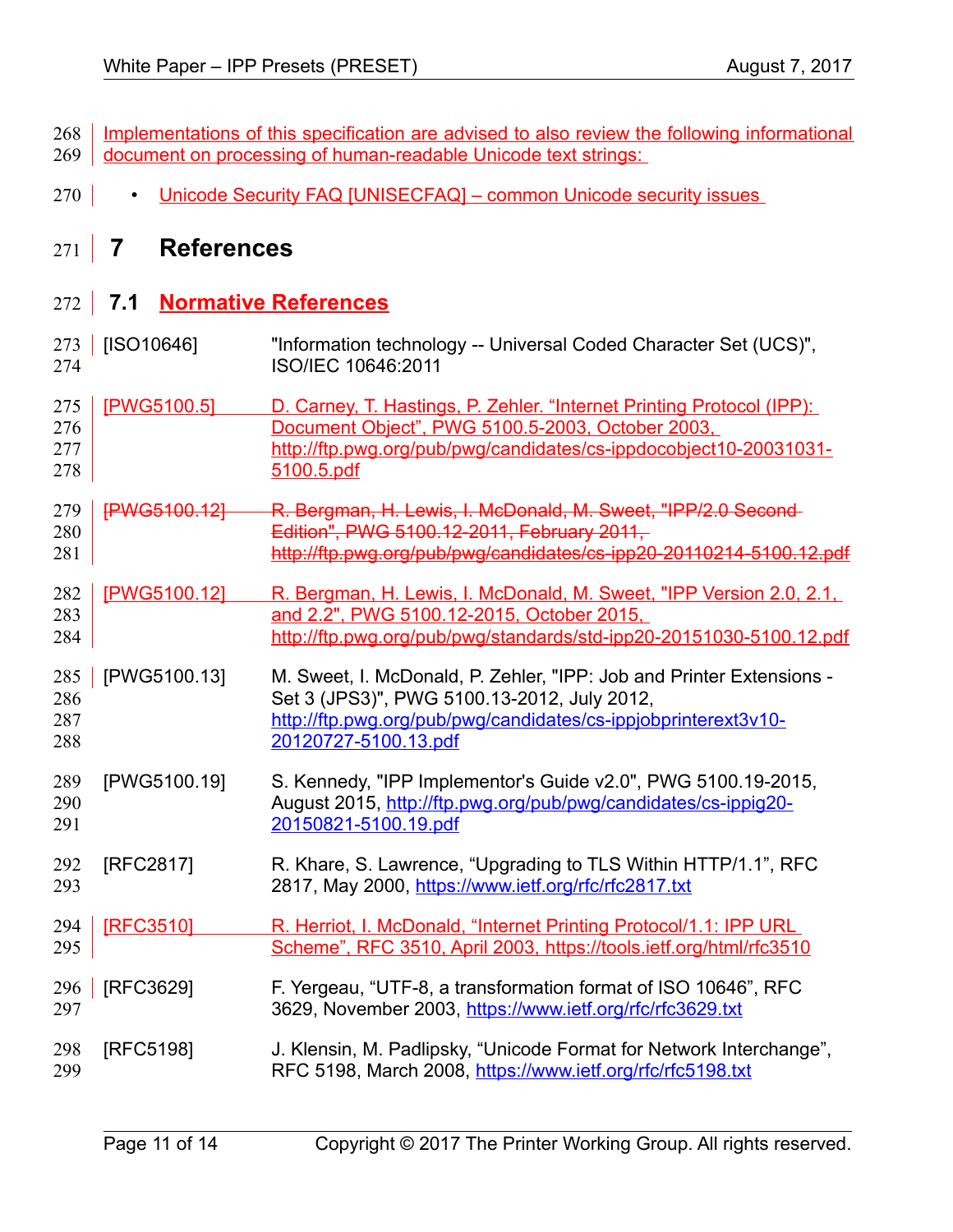<span id="page-11-10"></span><span id="page-11-9"></span><span id="page-11-8"></span><span id="page-11-7"></span><span id="page-11-6"></span><span id="page-11-5"></span><span id="page-11-4"></span><span id="page-11-3"></span><span id="page-11-2"></span><span id="page-11-1"></span><span id="page-11-0"></span>

| 300<br>301<br>302 | [RFC7230]        | R. Fielding, J. Reschke, "Hypertext Transfer Protocol (HTTP/1.1):<br>Message Syntax and Routing", RFC 7230, June 2014,<br>http://www.ietf.org/rfc/rfc7230.txt                     |
|-------------------|------------------|-----------------------------------------------------------------------------------------------------------------------------------------------------------------------------------|
| 303<br>304<br>305 | [RFC7472]        | I. McDonald, M. Sweet, "Internet Printing Protocol (IPP) over HTTPS<br>Transport Binding and the 'ipps' URI Scheme", RFC 7472, March<br>2015, https://tools.ietf.org/html/rfc7472 |
| 306<br>307<br>308 | [RFC8010]        | M. Sweet, I. McDonald, "Internet Printing Protocol/1.1: Encoding and<br>Transport", RFC 8010, January 2017,<br>https://www.ietf.org/rfc/rfc8010.txt                               |
| 309<br>310<br>311 | <b>[RFC8010]</b> | M. Sweet, I. McDonald, "Internet Printing Protocol/1.1: Encoding and<br>Transport", RFC 8010, January 2017,<br>https://www.ietf.org/rfc/rfc8010.txt                               |
| 312<br>313<br>314 | [RFC8011]        | M. Sweet, I. McDonald, "Internet Printing Protocol/1.1: Model and<br>Semantics", RFC 8011, January 2017,<br>https://www.ietf.org/rfc/rfc8011.txt                                  |
| 315<br>316        | <b>[UAX9]</b>    | Unicode Consortium, "Unicode Bidirectional Algorithm", UAX#9, May<br>2016, http://www.unicode.org/reports/tr9                                                                     |
| 317<br>318<br>319 | <b>HUNICODE!</b> | The Unicode Consortium, "The Unicode Standard, Version 6.2.0",<br>ISBN 978-1-936213-07-8, September 2012,<br>http://www.unicode.org/versions/Unicode6.2.0/                        |
| 320<br>321        | <b>[UAX14]</b>   | Unicode Consortium, "Unicode Line Breaking Algorithm", UAX#14,<br>June 2016, http://www.unicode.org/reports/tr14                                                                  |
| 322<br>323        | <b>[UAX15]</b>   | Unicode Consortium, "Normalization Forms", UAX#15, February 2016,<br>http://www.unicode.org/reports/tr15                                                                          |
| 325               | 324 [UAX29]      | Unicode Consortium, "Unicode Text Segmentation", UAX#29, June<br>2016, http://www.unicode.org/reports/tr29                                                                        |
| 326<br>327        | <b>[UAX31]</b>   | Unicode Consortium, "Unicode Identifier and Pattern Syntax",<br>UAX#31, May 2016, http://www.unicode.org/reports/tr31                                                             |
| 328<br>329        | [UNICODE]        | The Unicode Consortium, "Unicode® 10.0.0", June 2017,<br>http://unicode.org/versions/Unicode10.0.0/                                                                               |
| 330<br>331        | <b>[UTS10]</b>   | Unicode Consortium, "Unicode Collation Algorithm", UTS#10, May<br>2016, http://www.unicode.org/reports/tr10                                                                       |
| 332<br>333        | <b>[UTS35]</b>   | Unicode Consortium, "Unicode Locale Data Markup Language",<br>UTS#35, October 2016, http://www.unicode.org/reports/tr35                                                           |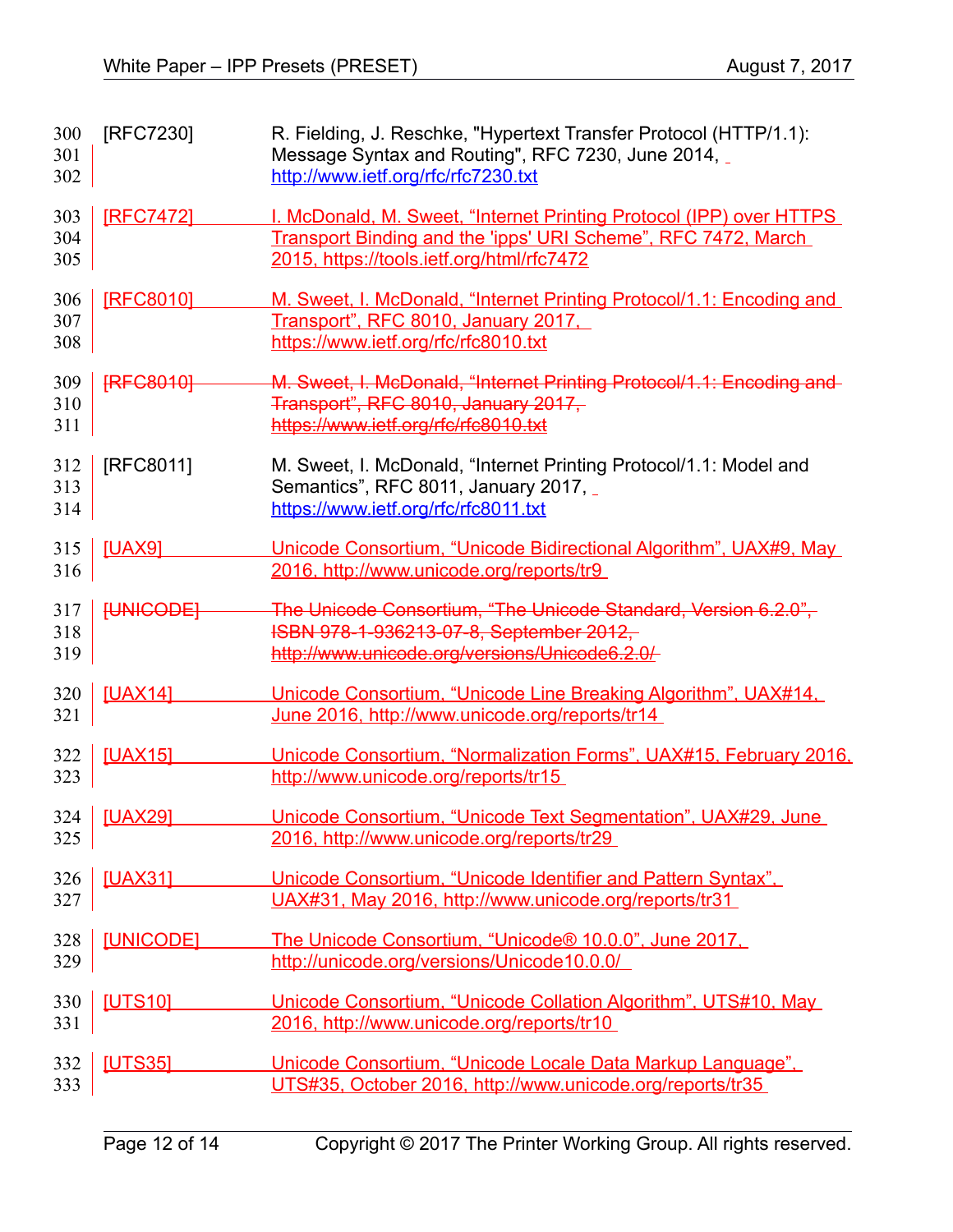<span id="page-12-0"></span>

|     | 334   <b>[UTS39]</b> | Unicode Consortium, "Unicode Security Mechanisms", UTS#39, June |
|-----|----------------------|-----------------------------------------------------------------|
| 335 |                      | 2016, http://www.unicode.org/reports/tr39                       |

### **7.2 Informative References** 336

<span id="page-12-5"></span>

|     | 337   [UNISECFAQ] | Unicode Consortium "Unicode Security FAQ", November 2016, |
|-----|-------------------|-----------------------------------------------------------|
| 338 |                   | http://www.unicode.org/fag/security.html                  |
|     |                   |                                                           |

- <span id="page-12-4"></span>[UTR17] Unicode Consortium "Unicode Character Encoding Model", UTR#17, November 2008,<http://www.unicode.org/reports/tr17> 339 340
- <span id="page-12-3"></span>[UTR20] Unicode Consortium "Unicode in XML and other Markup Languages", UTR#20, January 2013,<http://www.unicode.org/reports/tr20> 341 342
- <span id="page-12-2"></span>[UTR23] Unicode Consortium "Unicode Character Property Model", UTR#23, May 2015,<http://www.unicode.org/reports/tr23> 343 344
- <span id="page-12-1"></span>[UTR33] Unicode Consortium "Unicode Conformance Model", UTR#33, November 2008,<http://www.unicode.org/reports/tr33> 345 346

#### **8 Authors' Addresses** 347

- Primary authors (using Address style): 348
- Smith Kennedy 349
- 11311 Chinden Blvd. 350
- Boise, Idaho 83714 351
- smith.kennedy@hp.com 352
- The authors would also like to thank the following individuals for their contributions to this standard: 353 354
- Ira McDonald High North 355
- Mike Sweet Apple Inc. 356